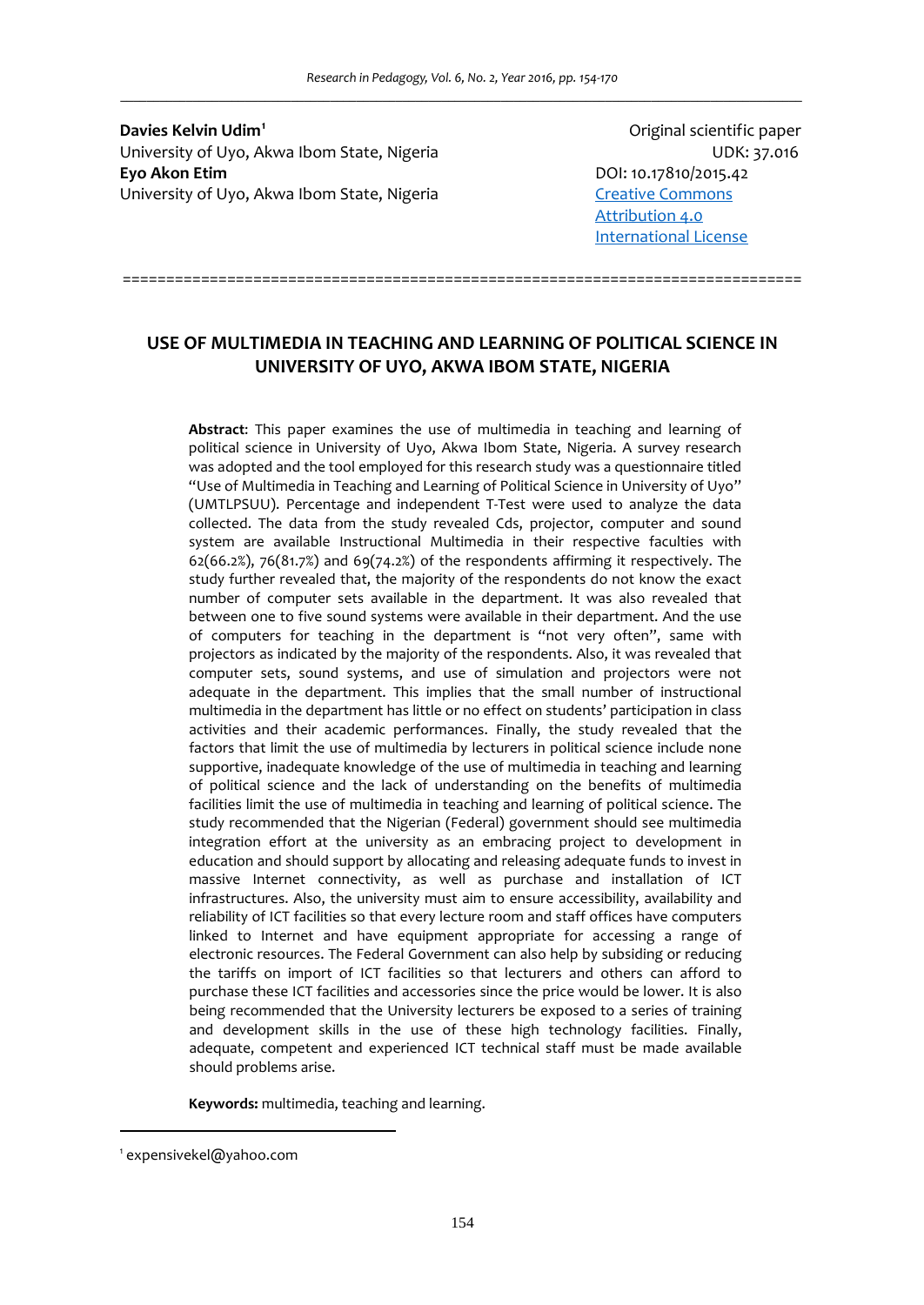## **Introduction**

The ICT (Information and Communication Technology) revolution is fast changing the world, and creating a generation that is media‐hungry and technologically savvy. This new generation is using digital media for learning and communicating (Tapscott, 2008). Business, industry, the military and educational institutions have recognized this potential and used computers as instructional tools. However, in the context of education, technology also refers to the process of applying the tools for educational purposes. In other words, "educational technology is a combination of the processes and tools involved in addressing educational needs and problems, with an emphasis on applying the most current tools: computers and their related technologies" (Roblyer & Edwards, 2000).

The advent of multimedia and multimedia technologies has changed the way educators teach and students learn. With multimedia, the communication of the information can be done in a more effective manner and it can be an effective instructional medium for delivering information. Multimedia application design offers new insights into the learning process of the designer and forces him or her to represent information and knowledge in a new and innovative way (Neo & Neo, 2000). The use of multimedia as a platform for teaching is made even more possible with the availability of the MPCs (Multimedia PCs) that are powerful, fast, and able to process all media elements effortlessly and quickly, and multimedia software packages that are user‐friendly yet power‐packed.

Multimedia "provides a means to supplement a presenter's efforts to garner attention, increase retention, improve comprehension, and to bring an audience into agreement", which consequently results in people remembering 20% of what they see, 40% of what they see and hear, but about 75% of what they see and hear and do simultaneously (Lindstrom, 2004). The use of multimedia in teaching and learning enabled teachers to stimulate final outcomes and assist students in applying knowledge learned from textbooks, thereby compensating for the deficiency of traditional teaching methods. Multimedia is now permeating the educational system as a tool for effective teaching and learning. With multimedia, the communication of information can be done in a more effective manner and it can be an effective instructional medium for delivering information. Multimedia access to knowledge is one of the possibilities of information and communication technology that has tremendous impact on learning. The instructional media have emerged in a variety of resources, and equipment, which can be used to supplement or complement the teachers' efforts in ensuring effective learning by students. It is recognized that conventional media technologies can no longer meet the needs of our teaching and learning processes; as a result they are being replaced by multimedia technology. This technology provides a learning environment that is self-paced, learnercontrolled and individualized.

Multimedia in Education has been extremely effective in teaching individuals a wide range of subjects. Multimedia is changing the way we communicate with each other. The way we send and receive messages is more effectively done and better comprehended. While a lecture can be extremely informative, a lecture that integrates pictures or video images can help an individual learn and retain information much more effectively. Using interactive CD‐ROMs can be extremely effective in teaching students a wide variety of disciplines, most notably languages and music.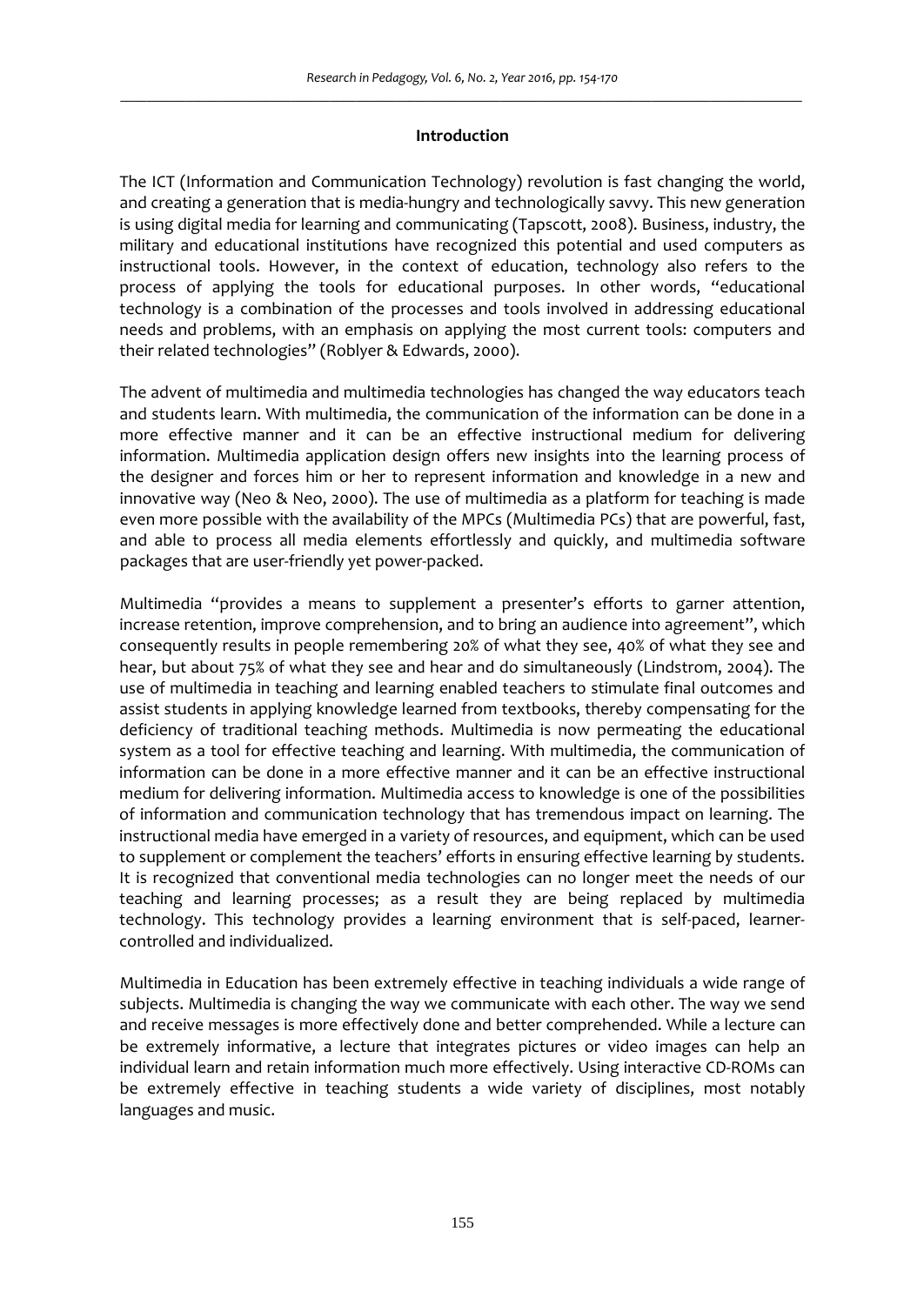A multi-sensory experience can be created for the audience, which in turn, elicits positive attitudes towards its application (Neo & Neo, 2001). Multimedia has also been shown to elicit the highest rate of information retention and result in shorter learning time (Ng & Komiya, 2000).

On the part of the creator, designing a multimedia application that is interactive and multi‐ sensory can be both a challenge and thrill. Multimedia application design offers new insights into the learning process of the designer and forces him or her to represent information and knowledge in a new and innovative way.

However, information technology application serves different purposes, such as knowledge sharing‐portal, search engines, public administration, social service and business solution. Oshodi (2000) posits that awareness created towards the use of information and communication technology over the years is increasing in the classroom learning environment in the third world such that mere verbalization of words alone in the classroom to communicate ideas, skills and attitude to educate learner is futile.

Omagbemi (2004) supporting this view expressed that access to multimedia information could stimulate changes and creates conductive learning environment and make learning more meaningful and responsive to the localized and specific needs of learners.

The emphasis of multimedia design and development has been on the presentation of information in multiple formats (Hede & Hede, 2002). There are a number of overlapping definitions of multimedia. According to Doolittle (2001), "web‐based multimedia represents the presentation of instruction that involves more than one delivery media, presentation mode, and/or sensory modality. Multimedia has also been defined as "the use of multiple forms of media presentation" (Schwartz & Beichner, 2000) and "text with at least one of the following: audio or sophisticated sound, music, video, graphics" (Maddux, Johnson & Willis, 2001). Although numerous definitions exist to capture the essence and meaning of multimedia, "one commonality among all multimedia definitions involves the integration of more than one media" (Jonassen, 2000). Examples of multimedia includes but are not limited to text in combination with graphics, audio, music, video, and or animation.

The teaching and learning of political science over the years has been delivered mechanically or by rote learning, which makes instruction teacher‐centered. Hardly can vital abstract contents in Political Science be effectively communicated to the learners theoretically. They need to be taught using relevant materials. The teacher in his/her method of teaching may have being a major source of students' poor academic performance in Political Science. Most teachers still prefer using the 'chalk and talk' method in instructing learners. Although Multimedia could facilitate meaningful learning of Political Science, it is rarely used, whereas this method is considered as a good strategy for improving cognition. A good deal of expected learning outcomes is not realized in Political Science in our university as a result of non‐availability of instructional materials as well as lack of effective utilization of appropriate teaching materials (Nwagbo, 2008).

## **Statement of the Problem**

There is an urgent need to improve the quality of education to bridge the gap between developed and developing nations, and multimedia instruction is considered as a necessary tool for this purpose. However, the presence of multimedia alone will not stimulate significant changes in a school. Teachers are an important ingredient in the implementation of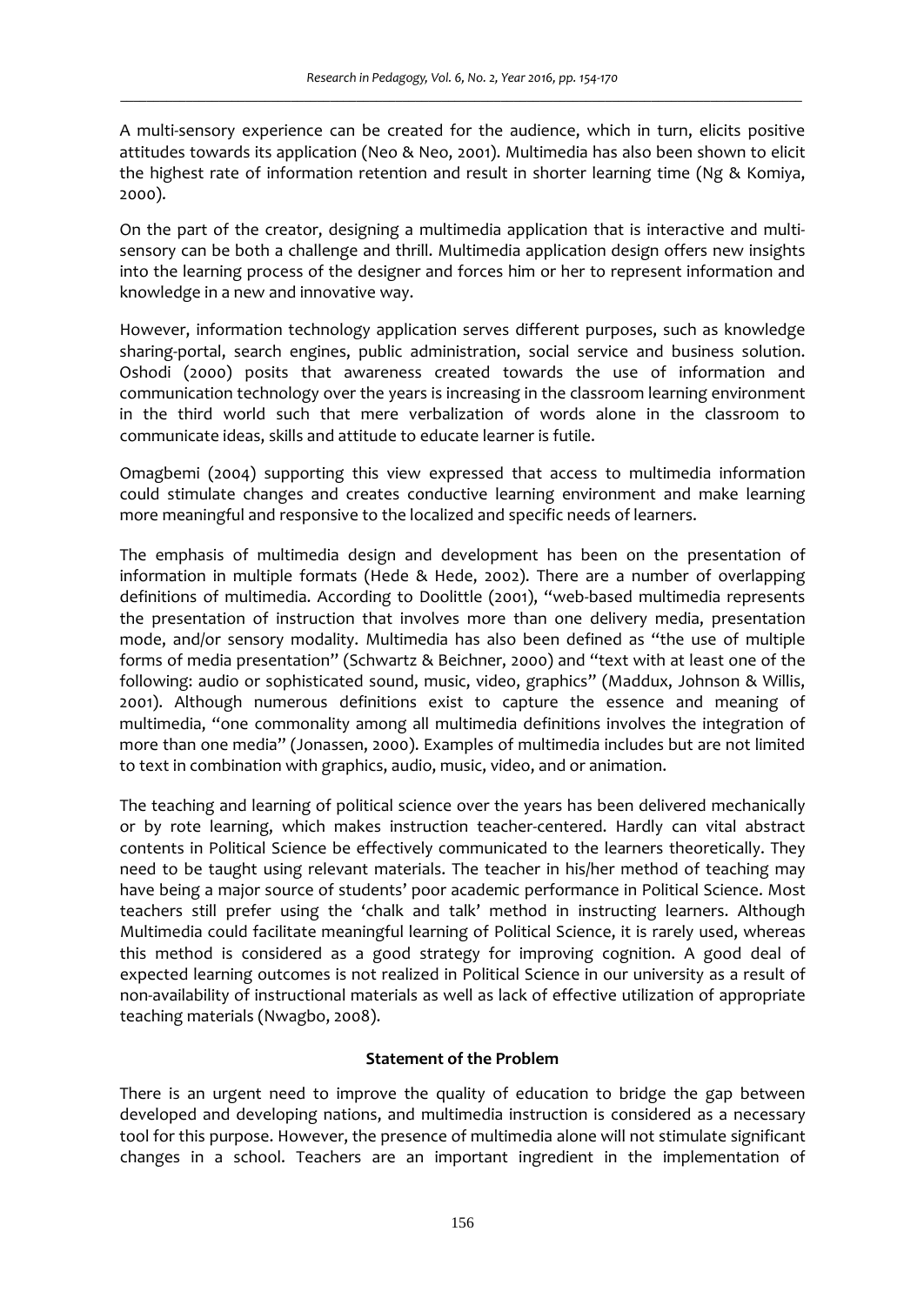multimedia instruction in education. Without the involvement of teachers, most students may not take advantage of all the available potential benefits of multimedia on their own. Teachers need to actively participate in the use of multimedia facilities. They have to be trained in the use of multimedia and in its integration in the classroom activities to enhance thinking and creativity among students. They must also learn to facilitate and encourage students by making them responsible for their own learning. Many of the current graduates were found to be lacking in creativity, communications skills, analytical and critical thinking and problem – solving skills (Teo & Wong, 2000). In this study, attempts are therefore made at examining such issues as are pertinent to the use of multimedia in teaching and learning of Political Science in institution of higher learning, a case study of University of Uyo, Akwa Ibom State, Nigeria.

Specifically, the objectives of this study are to:

- 1. Determine the availability of instructional multimedia in the department of Political Science for teaching and learning.
- 2. Determine the pattern and frequency of use of multimedia by in the department of Political Science for teaching and learning.
- 3. Investigate the adequacy of multimedia facilities for teaching and learning in the department of Political Science for teaching and learning.
- 4. Identify factors, if any, which limit the use of multimedia by the university lecturers in the department of Political Science.

The fact remains that the use of multimedia in teaching and learning enhance effectiveness and improves performance of students in the country today. Multimedia teaching has been believed to provide various techniques and method for lesson planning and to assist classroom instruction with improved visualization and representation.

This study is therefore significant in that it will examine and hopefully reveal the effect of the use of multimedia in teaching and learning, and its implication on the academic performance of students and also make recommendation as to how best to use multimedia in teaching, so as to create a conductive atmosphere for teaching.

This study did not in any way investigate the problems that lead to student's unrest in the primary and secondary schools in Uyo rather it is restricted to an institution of higher learning in Uyo. Indeed the University of Uyo is selected to be the case study.

### **Research Questions:**

- 1. How available are the instructional multimedia for teaching and learning of Political Science?
- 2. What is the pattern and frequency of use of multimedia for teaching and learning of Political Science?
- 3. How adequate are the multimedia facilities for teaching and learning of Political Science for teaching and learning?
- 4. What factors limit the use of multimedia by lecturers in Political Science?

### **Hypotheses:**

- HO1: There is no significant influence of availability of instructional multimedia on students' academic performance.
- HO2: There is no significant influence of the use of audio-visual on students' effective learning of Political Science.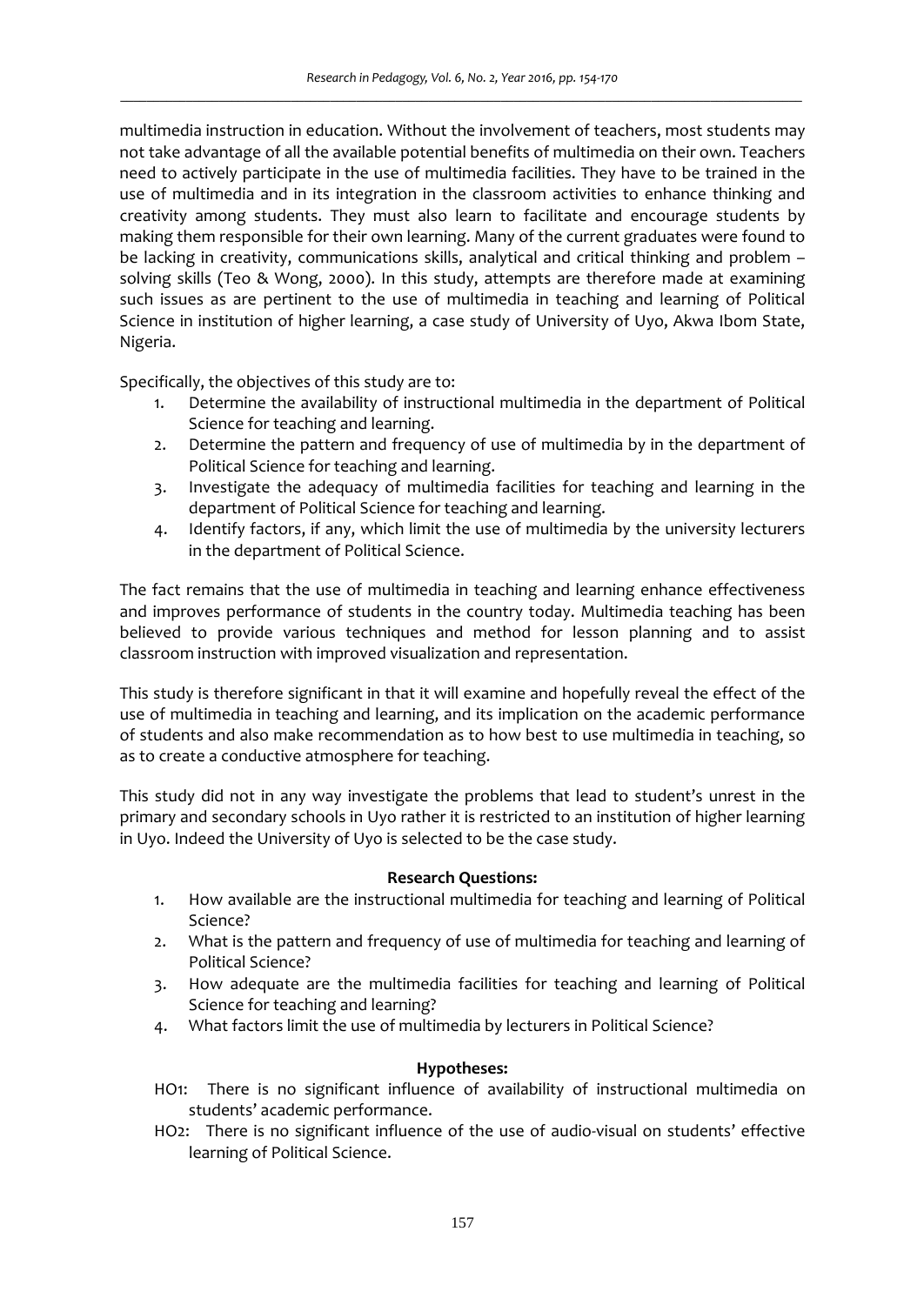- HO3: There is no significant influence of the use of animation on students' activeness during lesson period.
- HO4: There is no significant influence of limited simulation on the academic performance of students.

#### **Methodology**

The research set out fundamentally to study the use of multimedia in teaching and learning of political science in institution of higher learning in University of Uyo, Akwa Ibom State.

The study employed the use of descriptive survey design. An instrument was developed which contained items and was use for gathering information from the respondents.

Population for this study comprises of the students studying political science in University of Uyo, both from Faculty of Education and Faculty of Social Science. The population studied was 713 students.

The simple random sampling technique was used. The simple random sampling technique is a process whereby every member has an equal chance of being selected in order to eliminate the possibility of being biased. The total number of all the students was 713 students out of which 143 are to be sampled which represent 20 percent of the total population, (95 student from Faculty of Social Science and 48 students from Faculty of Education) and 93 questionnaires was fully completed and returned to the researchers.

The tool employed for this research study was a questionnaire titled "Use of Multimedia in Teaching and Learning of Political Science in University of Uyo" (UMTLPSUU). The questionnaire had 24 Items, the instrument was written in simple language in order to facilitate comprehension by the respondents. The respondents were required to give "Yes" or "No" answers. The questionnaire was divided into two parts.

In the course of this research, questionnaire was used to enable the researcher obtain information needed. However, secondary data such as textbooks, academic journals, information booklet were used to supplement that data collected.

The analysis of data based on responses from the respondents, simple percentage and was used to answer the research questions and T‐test was used to answer the research hypotheses.

#### **Presentation and Analysis of Data**

#### **Demographic factors of the respondents**

#### **Gender of respondents**

**Table 1: Distribution of respondents based on gender**

| Items        | Frequency (n=93) | Percentage (%) |
|--------------|------------------|----------------|
| Male         | 39               | 41.9           |
| Female       |                  | 58.1           |
| <b>Total</b> | 93               | 100            |

**Source:** *Field Survey, June 2016.*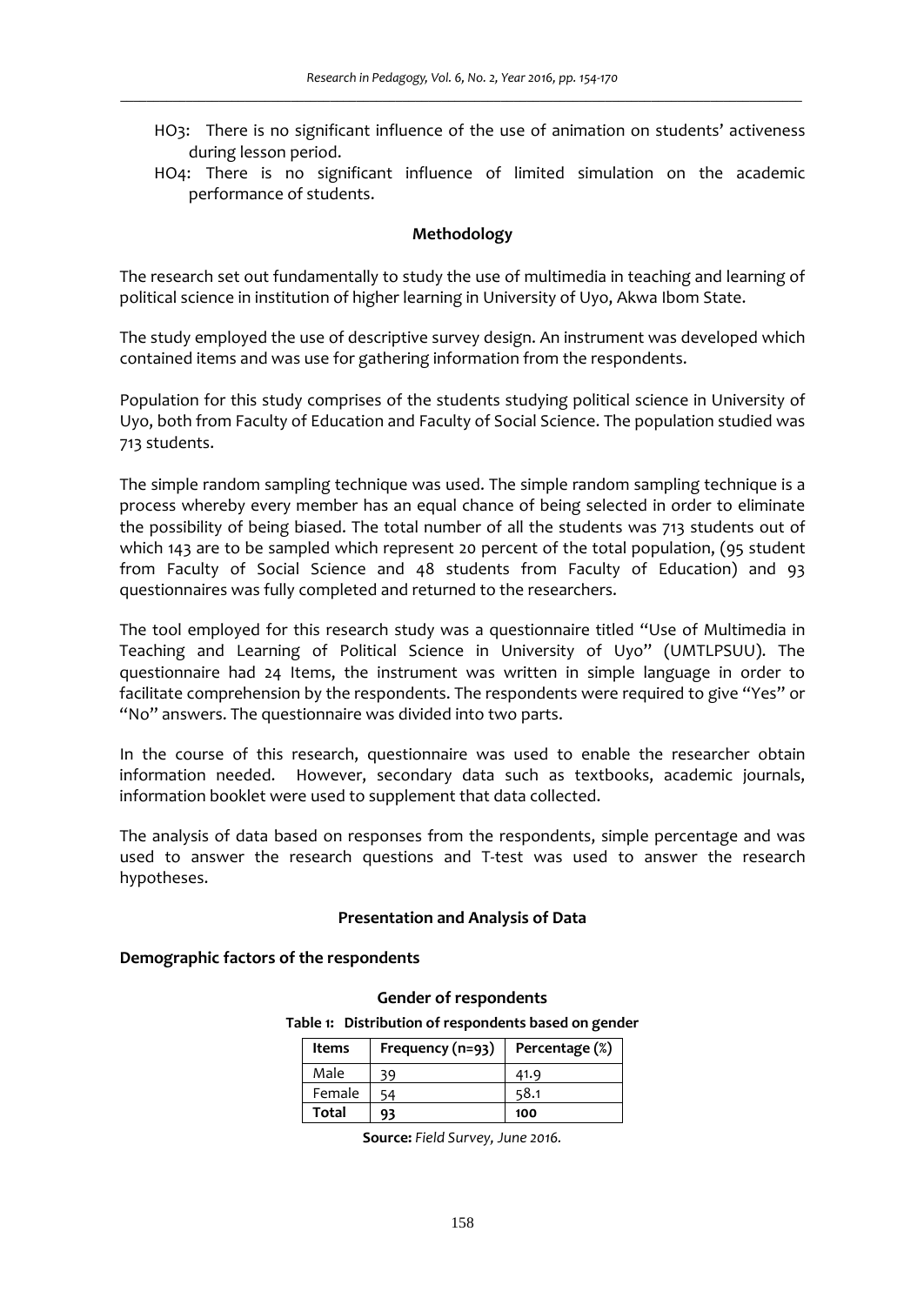Table 1 indicates that  $39(41.9%)$  of the respondents were male while  $54(58.1%)$  of the respondents were female. This implies that the majority of the respondents were female.

### **Age of respondents**

#### **Table 2: Distribution of respondents based on age**

| Items             | Frequency (n=93) | Percentage (%) |  |
|-------------------|------------------|----------------|--|
| $16 - 20$ years   | 27               | 29.0           |  |
| $21 - 25$ years   | 39               | 41.9           |  |
| $26 - 30$ years   | 21               | 22.6           |  |
| 31 - 35 years     | 6                | 6.5            |  |
| 36years and above |                  |                |  |
| Total             | 93               | 100            |  |

**Source:** *Field Survey, June 2016.*

Table 2 shows that  $27(29.0%)$  of the respondents were between the ages of 16 - 20 years.  $39(41.9%)$  of the respondents were within the age range of  $21 - 25$  years, while  $21(22.6%)$  of the respondents were within the age range of  $26 - 30$  years and  $6(6.5%)$  of the respondents were within 31 and 35 years. This implies that majority of the respondents' age ranges from  $21 - 25$ years.

#### **Faculties of respondents**

**Table 3: Distribution of respondents based on their faculties**

| Items           | Frequency (n=93) | Percentage (%) |  |
|-----------------|------------------|----------------|--|
| Education       | 38               | 40.9           |  |
| Social Sciences |                  | 59.1           |  |
| Total           | 93               | 100            |  |

**Source:** *Field Survey, June 2016.*

Table 3 reveals that 38(40.9%) of the respondents were from Faculty of Education and 55(59.1%) of the respondents from were from the Faculty of Social Sciences. This implies that the majority of the respondents were from the Faculty of Social Sciences.

#### **Class level of respondents**

**Table 4: Distribution of respondents based on class level**

| Items      | Frequency (n=93) | Percentage (%) |
|------------|------------------|----------------|
| 100 Level  | 31               | 33.3           |
| 200 Level  | 22               | 23.7           |
| 300 Levels | 24               | 25.8           |
| 400 Levels | 16               | 17.2           |
| Total      |                  | 100            |

**Source:** *Field Survey, June 2016.*

Table 4 reveals that 31(33.3%) of the respondents are in 100 level in their respective faculties. 22(23.7%) of the respondents are in 200 level from their respective faculties, while 24(25.8%) of the respondents are in 300 level from their respective faculties and 16(17.2%) of the respondents are in 400 level from their respective faculties. This implies that the majority of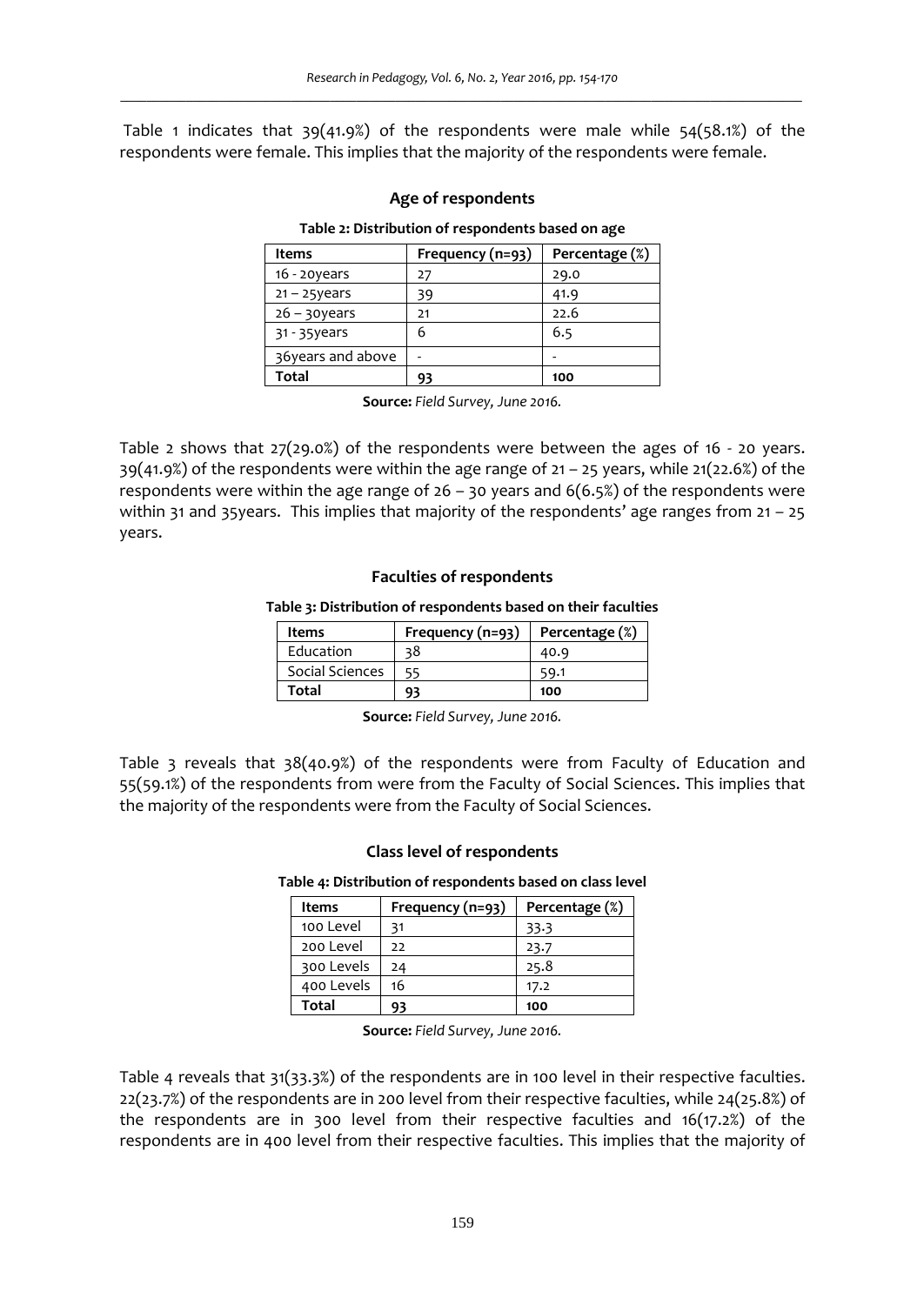the respondents is in their first year in school and tends to understand the questions and answer them very well.

### **RESEARCH QUESTION ONE**

## **How available are the Instructional Multimedia for teaching and learning of Political Science?**

| S/N            | Items                                                                   | No.<br>οf<br>respondents<br>$(Yes)(n=93)$ | Percentage<br>(%) | No.<br>οf<br>respondents<br>$(No)(n=93)$ | Percentage<br>(%) |
|----------------|-------------------------------------------------------------------------|-------------------------------------------|-------------------|------------------------------------------|-------------------|
| 1              | there<br>Is.<br>any<br>instructional<br>multimedia e.g.<br>CDs,<br>etc? | 81                                        | 87.1              | 12                                       | 12.9              |
| $\overline{2}$ | Projector                                                               | 62                                        | 66.7              | 31                                       | 33.3              |
| 3              | Computer                                                                | 76                                        | 81.7              | 17                                       | 18.3              |
| $\overline{4}$ | Sound System                                                            | 69                                        | 74.2              | 24                                       | 25.8              |

#### **Table 5: Responses on the availability of Instructional Multimedia for teaching and learning of Political Science**

**Source:** *Field Survey, June 2016.*

Table 5 above reveals that 81(87.1%) of the respondents said "Yes", instructional multimedia like Cds, etc are available in these faculties for use while 12(12.7%) of the respondents said "No". The same table above also reveals that other instructional multimedia like projector, computer and sound system are available in their respective faculties with 62(66.2%), 76(81.7%) and 69(74.2%) of the respondents affirming it respectively while 31(33.3%), 17(18.3%) and 24(25.8%) of the respondents said "No" on the availability of projector, computer and sound system in their faculties respectively.

This implies that the majority of the students indicated that there are Cds, projectors, computer and sound system in their faculties for use by the lecturers for teaching.

| S/N            | Items                                                                                       | of<br>No.<br>respondents<br>$(Yes)(n=93)$ | Percentage<br>$(\%)$ | of<br>No.<br>respondents<br>(No)(n=93) | Percentage<br>$(\%)$ |
|----------------|---------------------------------------------------------------------------------------------|-------------------------------------------|----------------------|----------------------------------------|----------------------|
| $\mathbf{1}$   | Do lecturers use computer<br>for teaching in the<br>department of political<br>science?     |                                           |                      | 93                                     | 100                  |
| $\overline{2}$ | Do lecturers use projector<br>for teaching in the<br>department of political<br>science?    | 26                                        | 28.0                 | 67                                     | 72.0                 |
| 3              | Do lecturers use sound<br>system for teaching in the<br>department of political<br>science? | 71                                        | 76.3                 | 22                                     | 23.7                 |

**Table 6: Responses on the use of Instructional Multimedia for teaching and learning of Political Science**

**Source:** *Field Survey, June 2016.*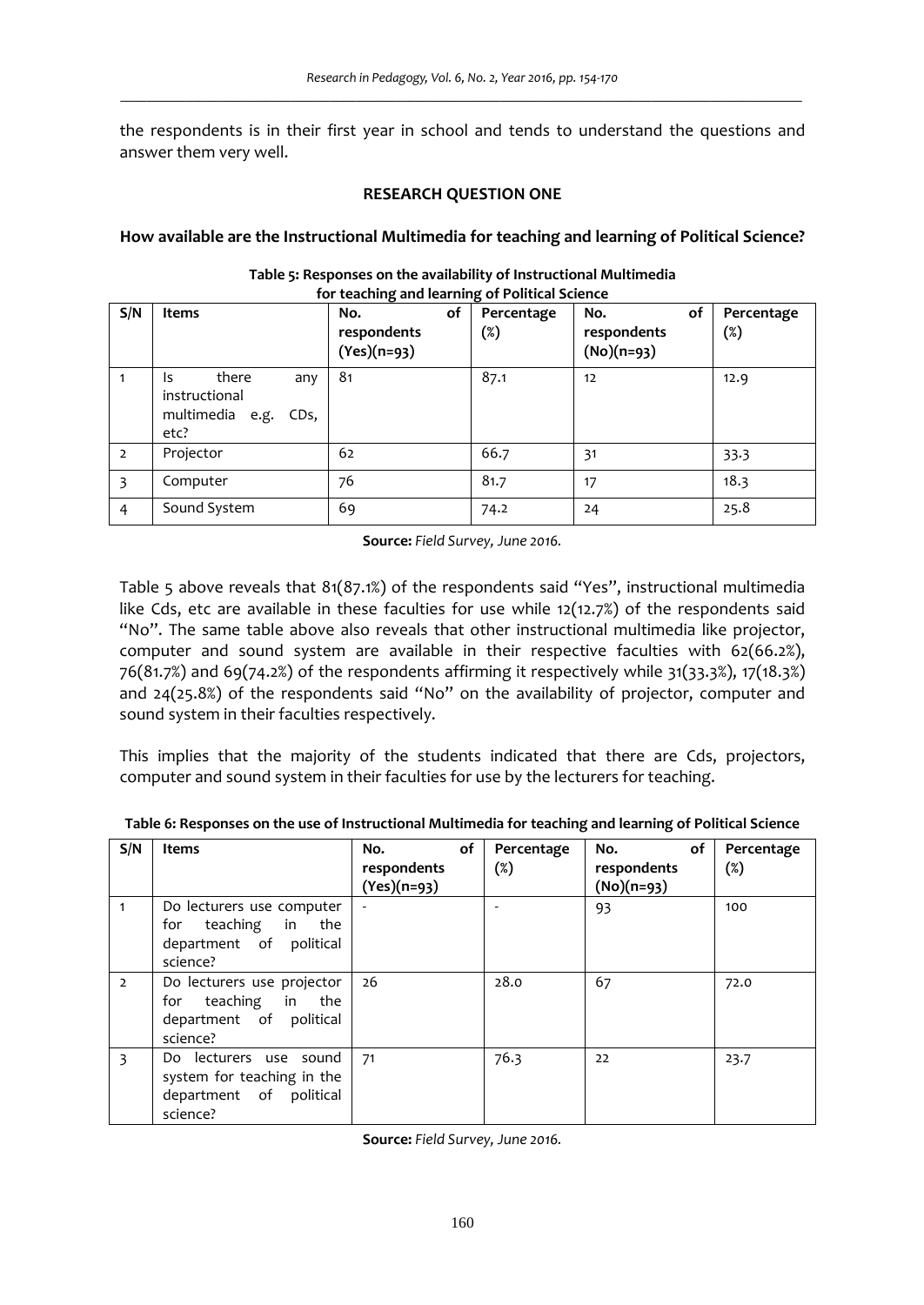Table 6 further reveals that 93(100%) of the respondents indicated "No" on the use of computer for teaching in the department of political science. On the use of projector by lecturers in the department for teaching, 26(28%) of the respondents said "Yes" while 67(72.%) of the respondents said "No". And on the use of sound system by lecturers during teaching, the table above shows that  $71(76.3%)$  of the respondents actually said "Yes" and 22(23.7%) of the respondents said "No".

This implies that lectures in the faculty do not use computer for teaching and same with the projector but however, use sound system for teaching.

### **RESEARCH QUESTION TWO**

## **The pattern and frequency of use of multimedia for teaching and learning by lecturers in the political science?**

| Table 7: Responses based on how many computer sets are in the |  |
|---------------------------------------------------------------|--|
| department of political science for teaching and learning     |  |

| Items        | Frequency (n=93) | Percentage (%) |
|--------------|------------------|----------------|
| $1 - 5$      | 16               | 17.2           |
| $6 - 10$     |                  | 9.7            |
| $11 - 15$    | 11               | 11.8           |
| 16 and above |                  |                |
| Unknown      | 57               | 61.3           |
| <b>Total</b> | 93               | 100            |

**Source:** *Field Survey, June 2016.*

Table 7 reveals that 16(17.2%) of the respondents said there are  $1 - 5$  computer sets available in the department of political science for teaching and learning. 9(9.7%) of the respondents said  $6 - 10$  computer sets available. 11(11.8%) of the respondents said they have 11 – 15 computer sets in the department. However, 57(61.3%) of the respondents could not ascertain the actual number of computer sets available in the department therefore chose "Unknown".

This implies that the majority of the respondents do not know the exactly number of computer sets available in the department.

| of political science for teaching and learning |                  |                |  |
|------------------------------------------------|------------------|----------------|--|
| <b>Items</b>                                   | Frequency (n=93) | Percentage (%) |  |
| $1 - 5$                                        | 46               | 49.5           |  |
| $6 - 10$                                       | 12               | 12.9           |  |
| $11 - 15$                                      |                  | 8.6            |  |
| 16 and above                                   |                  |                |  |
| Unknown                                        | 27               | 29             |  |
| <b>Total</b>                                   | 93               | 100            |  |

**Table 8: Responses based on how many sound systems are there in the department of political science for teaching and learning**

**Source:** *Field Survey, June 2016.*

Table 8 reveals that  $46(49.5%)$  of the respondents said there are  $1 - 5$  sound systems available in the department of political science for teaching and learning. 12(12.9%) of the respondents said  $6 - 10$  sound systems available.  $8(8.6%)$  of the respondents said they have 11 – 15 sound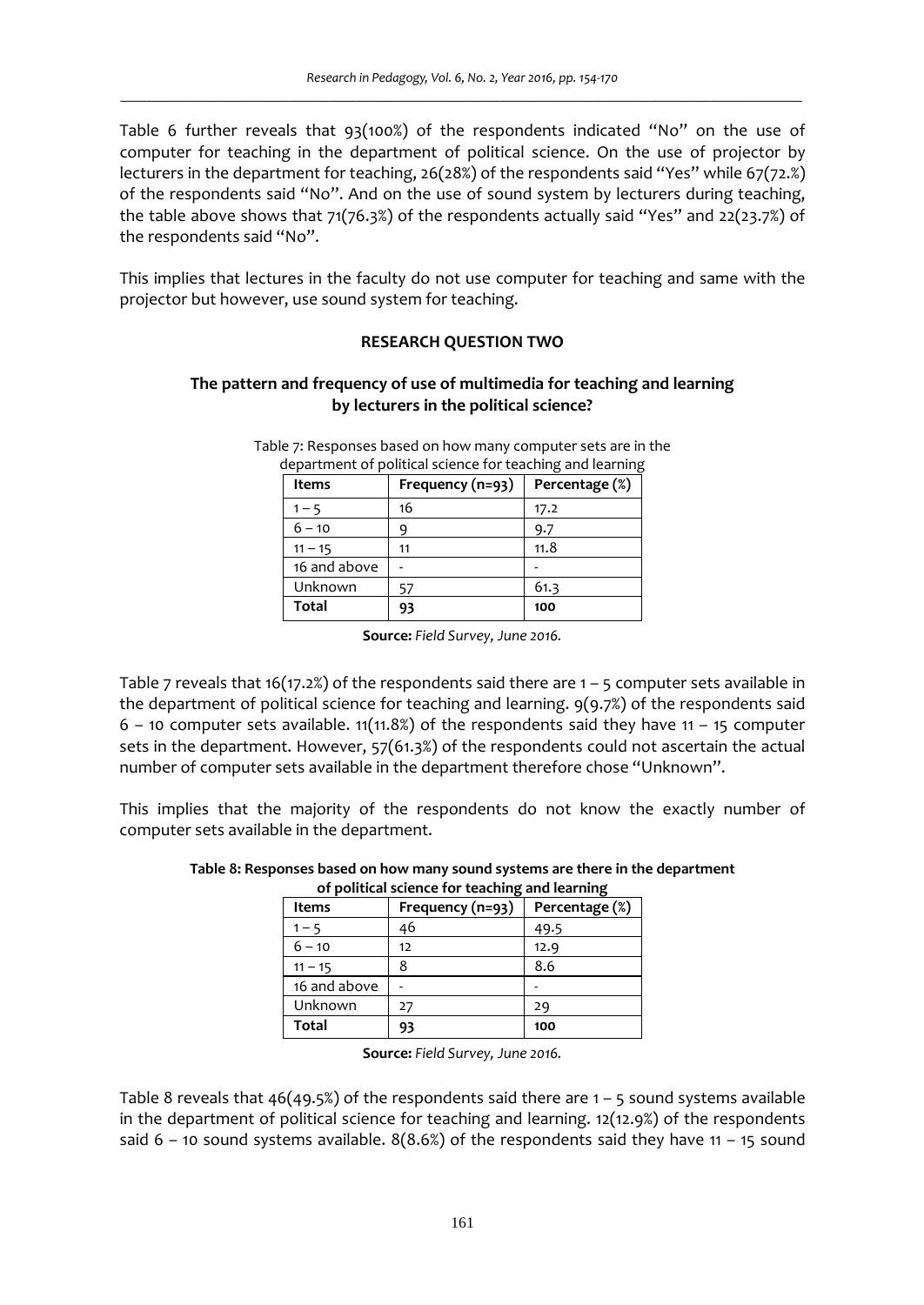systems in the department. However, 27(29%) of the respondents could not ascertain the actual number of sound systems available in the department therefore chose "Unknown".

This implies that the majority of the respondents revealed that between one to five sound systems are available in the department.

| Items          | Frequency (n=93) | Percentage (%) |  |
|----------------|------------------|----------------|--|
| Very Often     | 16               | 17.2           |  |
| Often          | 11               | 11.8           |  |
| Unknown        | 29               | 31.2           |  |
| Not very often | 31               | 33.3           |  |
| Not often      |                  | 6.5            |  |
| Total          | 93               | 100            |  |

#### **Table 9: Responses based on how often lecturers use computer to teach**

**Source:** *Field Survey, June 2016.*

Table 9 reveals how often lecturers use computer to teach, 16(17.2%) of the respondents said "Very Often", 11(11.8%) of the respondents said "often' and 29(31.2%) of the respondents could not ascertain it "Unknown". 31(33.3%) of the respondent said "not very often" and 6(6.5%) of the respondents said "not often.

This implies that the use of computer for teaching in the department is "not very often" as indicated by the majority of the respondents.

| <b>Items</b>   | Frequency (n=93) | Percentage (%) |
|----------------|------------------|----------------|
| Very Often     |                  |                |
| Often          | 12               | 12.9           |
| Unknown        | 21               | 22.6           |
| Not very often | 32               | 34.4           |
| Not often      | 28               | 30.1           |
| Total          |                  | 100            |

#### **Table 10: Responses based on how often times do lecturers use projector to teach**

**Source:** *Field Survey, June 2016.*

Table 10 reveals how often lecturers use projector to teach, no respondent said "Very Often", 12(12.9%) of the respondents said "often' and 21(22.6%) of the respondents could not ascertain it "Unknown". 32(34.4%) of the respondent said "not very often" and 28(30.1%) of the respondents said "not often.

This implies that the use of projector for teaching in the department is "not very often" as indicated by the majority of the respondents.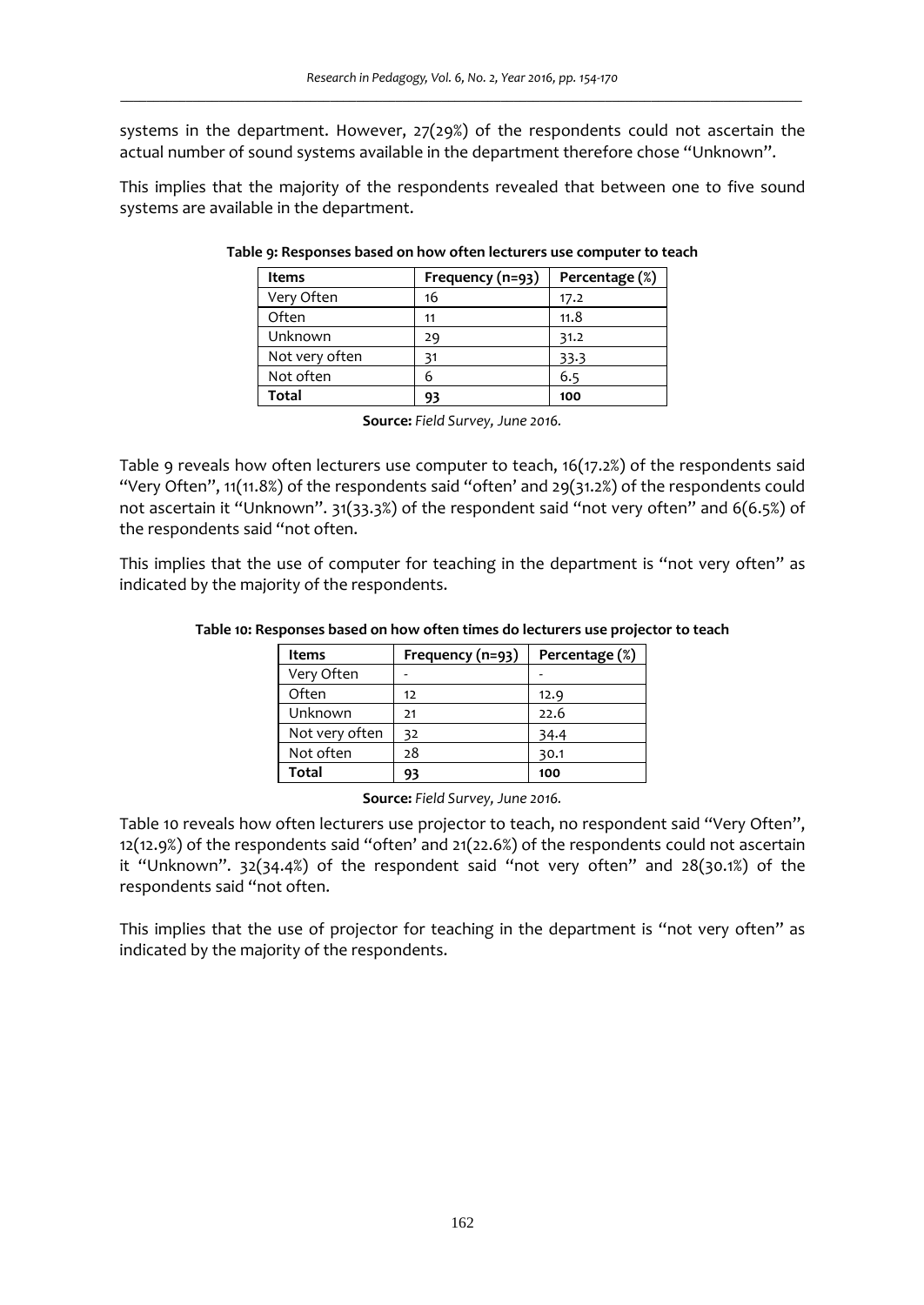## **RESEARCH QUESTION THREE**

## **How adequate are the multimedia facilities for teaching and learning of political science?**

|                |                                                                                                            | and rearning or Fontical Science |            |              |            |
|----------------|------------------------------------------------------------------------------------------------------------|----------------------------------|------------|--------------|------------|
| S/N            | Items                                                                                                      | of<br>No.                        | Percentage | No.<br>of    | Percentage |
|                |                                                                                                            | respondents                      | $(\%)$     | respondents  | $(\%)$     |
|                |                                                                                                            | $(Yes)(n=93)$                    |            | $(No)(n=93)$ |            |
| 1              | the computer<br>sets<br>Are<br>adequate for teaching and<br>learning of political science?                 |                                  |            | 93           | 100        |
| $\overline{2}$ | Are the sound systems<br>adequate for teaching and<br>learning of political science?                       | 6                                | 6.5        | 87           | 93.5       |
| 3              | Is the use of projectors<br>adequate for teaching and<br>learning of political science?                    |                                  |            | 93           | 100        |
| $\overline{4}$ | Does the use of video<br>promote active participation<br>of student in the class?                          | 51                               | 54.8       | 42           | 45.2       |
| 5              | οf<br>the<br>Does<br>use<br>instructional<br>multimedia<br>students'<br>encourage<br>academic performance? | 63                               | 67.7       | 30           | 32.3       |

#### **Table 11: Responses on the adequacy of Instructional Multimedia facilities for teaching and learning of Political Science**

**Source:** *Field Survey, June 2016.*

On the determining the adequacy of Instructional Multimedia facilities for teaching and learning of Political Science, Table 11 shows that 93(100%) of the respondents indicated that computer sets are not adequate in the department. 6(6.5%) of the respondents said "Yes" sound systems are adequate for use in the department while 87(93.5%) of the respondents said 'No' not adequate. It was also revealed from the table above that projectors in the department are not adequate with 93(100%) of the respondents affirming it.

The Table further revealed that the use of video promotes active participation of student in the class with 51(54.8%) of the respondents saying "Yes" while 42(45.2%) of the respondents said "No". Again, the table above revealed that the use of instructional multimedia encourages students' academic performance with 63(67.7%) of the respondents affirming it "Yes" while 30(32.3%) of the respondents said "No".

This implies that small number of instructional multimedia facilities in the department has little or no effect on students' participation in class activities and their academic performances as indicated by the majority of the respondents above.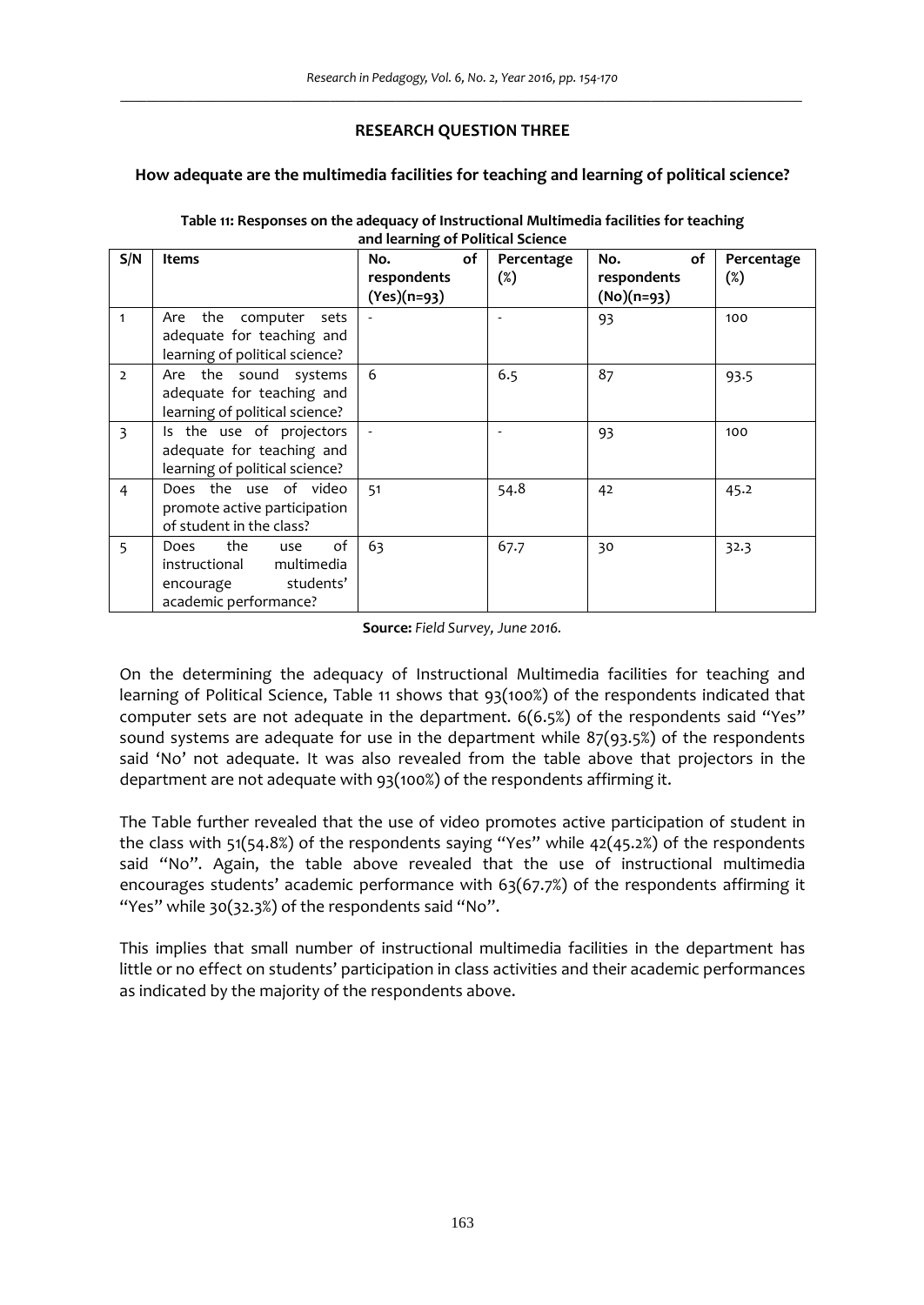## **RESEARCH QUESTION FOUR**

## **What factors limit the use of multimedia by lecturers in political science?**

| S/N            | <b>Items</b>                                                                                                                                               | of<br>No.<br>respondents<br>$(Yes)(n=93)$ | Percentage<br>$(\%)$ | No.<br>οf<br>respondents<br>$(No)(n=93)$ | Percentage<br>$(\%)$ |
|----------------|------------------------------------------------------------------------------------------------------------------------------------------------------------|-------------------------------------------|----------------------|------------------------------------------|----------------------|
| 1              | None supportive infrastructures<br>limit the use of multimedia in<br>teaching and learning of political<br>science?                                        | 71                                        | 76.3                 | 22                                       | 23.7                 |
| $\overline{2}$ | Does inadequate knowledge on<br>the use of multimedia in teaching<br>and learning of political science<br>limit its usage?                                 | 25                                        | 26.9                 | 68                                       | 73.1                 |
| 3              | High cost of technology limits the<br>use of multimedia in teaching and<br>learning of political science?                                                  | 46                                        | 49.5                 | 47                                       | 50.5                 |
| 4              | Does lack of understanding on the<br>benefits of multimedia facilities<br>limit the use of multimedia in<br>teaching and learning of political<br>science? |                                           |                      | 93                                       | 100                  |

**Table 12: Responses on the factors that limit the use of multimedia by lecturer in Political Science**

**Source:** *Field Survey, June 2016.*

Table 12 reveals the factors that limit the use of multimedia by lecturers in political science. 71(76.3%) of the respondents said "Yes" that none supportive infrastructures limit the use of multimedia in teaching and learning of political science while 22(23.7%) of the respondents said "No". The Table above also revealed that 25(26.9%) of the respondents said "Yes" inadequate knowledge on the use of multimedia in teaching and learning of political science limit its usage while 68(73.1%) of the respondents said "No". High cost of technology limits the use of multimedia in teaching and learning of political science with 46(49.5%) of the respondents saying "Yes" and 47(50.5%) of the respondents saying "No". Table 12 further revealed that 93(100%) of the respondents disagreed that lack of understanding on the benefits of multimedia facilities limit the use of multimedia in teaching and learning of political science.

This implies that, of all factors affecting effective utilization of instructional multimedia in the department, none supportive infrastructures limit the use of multimedia in teaching and learning of political science as indicated by the majority of the respondents.

## **ANALYSIS OF NULL HYPOTHESES**

### **Hypothesis 1:**

**HO1: "The availability/use of instructional multimedia does not significantly influence students' academic performance".**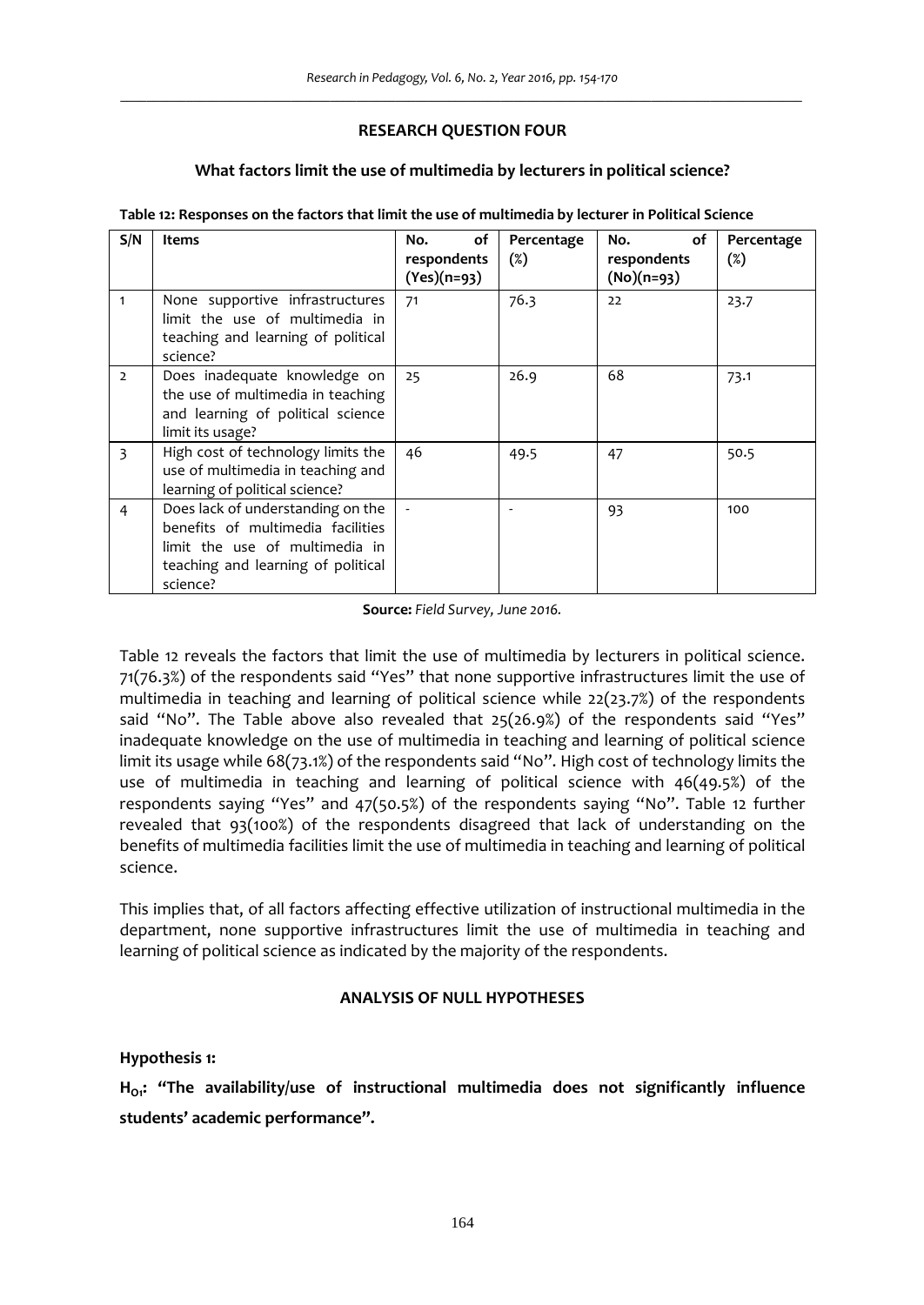| Item          | Coefficient | <b>Standard Error</b> | <b>T.Statistics</b> |
|---------------|-------------|-----------------------|---------------------|
| (Constant)    | $-0.024$    | .020                  | $-1.456$            |
| Cds,          | .038        | .102                  | .371                |
| Video         | .065        | .078                  | .829                |
| Computer Sets | .098        | .078                  | $-1.097$            |
| Projector     | .469        | .089                  | $4.255***$          |
| Sound Systems | .507        | .110                  | $6.122*$            |

**Table 13: Regression Result for Instructional multimedia that influence students academic performance**

## **Dependent Variable: Students' Academic Performance**

 $R2 = .922$ Adj R2 = .918  $F = 253.819$ (\* Significant)

The analysis of data in Table 13 revealed that the multiple co-efficient R2=0.922 shows a relatively high degree of relationship between the dependent variable and the independent variables; Instructional multimedia (Cds, VCDs, Computer Sets, Projector, and Sound systems). In other words, there is a high degree of association in between the dependent variable and the independent variables taken together. The Adjusted  $R_2 =$  (denoted by Adj. R2) was found out to be 0.918. This implies that 91.8% of the variation in students' performance is explained by the changes in variables in the model. The F‐test is significant showing that the joint effect of variables in the model on students' performance is significant.

With regards to the effect of individual variables, it was found out that use of projectors and Sound Systems are significant factors that influence students' performance at 10% and 5% conventional level respectively. This however, appears to suggest that a change in these variables will lead to the students increase or decrease of their performance. Other variables were found out to be insignificant.

Decision: In view of the positive significant relation at 0.5% of regression estimate of sound systems and use of projectors for teaching as major factors that influence students' performance, we are inclined to reject the null hypothesis and accept the alternate hypothesis which states that; "The availability/use of instructional multimedia significantly influences students' academic performance".

## **Hypothesis 2:**

**HO2: There is no significant influence on the use of audio/visual on students' effective learning of political science.**

|                        |                                                                            |      | <b>Paired Differences</b> |                       |                               |                         |      | df | Sig.<br>$(2 -$<br>tailed) |
|------------------------|----------------------------------------------------------------------------|------|---------------------------|-----------------------|-------------------------------|-------------------------|------|----|---------------------------|
|                        |                                                                            | Mean | Std.<br>Deviation         | Std.<br>Error<br>Mean | 95%<br>Interval<br>Difference | Confidence<br>the<br>οf |      |    |                           |
|                        |                                                                            |      |                           |                       | Lower                         | Upper                   |      |    |                           |
| Pair<br>$\overline{1}$ | Audio/Video<br>$\overline{\phantom{0}}$<br>Students' effective<br>learning | .111 | 1.980                     | .295                  | $-484$                        | .706                    | .377 | 44 | .000                      |

Table 14: T - Test result for the use of audio/visual on students' effective learning of political science.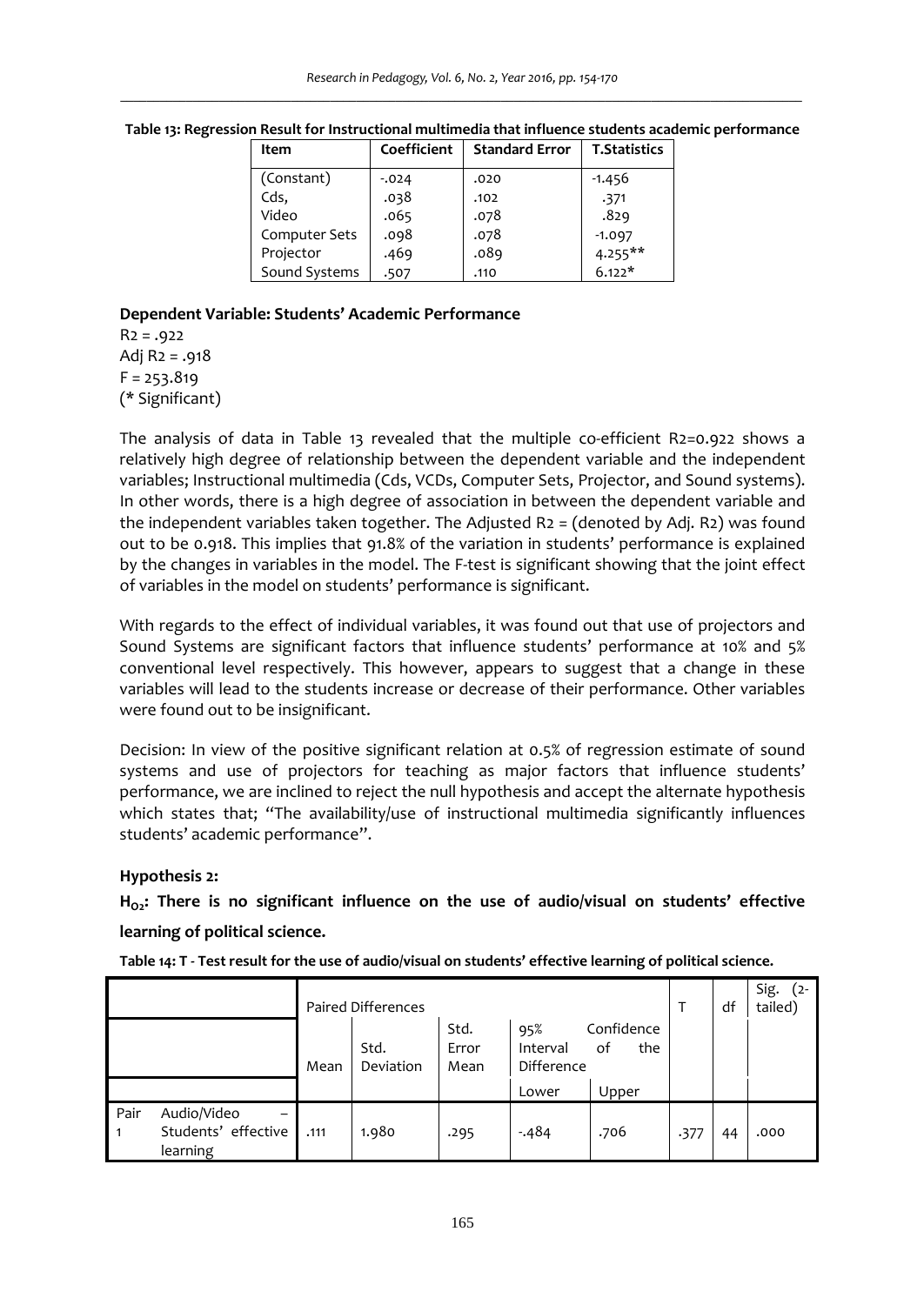Table 14 Shows that the t – test is .377 and P - .000 which is less than 0.05. Calculated value is greater than the critical table value at .44 degree of freedom and at 0.05 level of significant. This means that the null hypothesis is rejected. This implies that there is significant influence on the use of audio/visual on students' effective learning of political science.

# **Hypothesis 3:**

**HO3: There is no significant influence on the use of animation on students' effective learning of political science.**

|                      |                                                 |      | Paired Differences |                       |                                                          |       | Т     | df  | Sig. $(2 -$<br>tailed) |
|----------------------|-------------------------------------------------|------|--------------------|-----------------------|----------------------------------------------------------|-------|-------|-----|------------------------|
|                      |                                                 | Mean | Std.<br>Deviation  | Std.<br>Error<br>Mean | Confidence<br>95%<br>of<br>the<br>Interval<br>Difference |       |       |     |                        |
|                      |                                                 |      |                    |                       | Lower                                                    | Upper |       |     |                        |
| Pair<br>$\mathbf{1}$ | Animation<br>Students'<br>effective<br>learning | .396 | .492               | .050                  | $-296$                                                   | .495  | 7.377 | .95 | .000                   |

Table 15 indicates that the t – test is7.377 and P ‐ .000 which is less than 0.05. Calculated value is greater than the critical table value at .95 degree of freedom and at 0.05 level of significant. This means that the null hypothesis is rejected. This implies that there is significant influence on the use of animation on students' effective learning of political science.

# **Hypothesis 4:**

**HO4: There is no significant influence on the use of limited simulation in teaching and students' academic performance.**

|                                 |                                                      | <b>Paired Differences</b> |                   |                       |                                        |                                  |        |     |                        |
|---------------------------------|------------------------------------------------------|---------------------------|-------------------|-----------------------|----------------------------------------|----------------------------------|--------|-----|------------------------|
|                                 |                                                      | Mean                      | Std.<br>Deviation | Std.<br>Error<br>Mean | 95%<br>Interval<br>Difference<br>Lower | Confidence<br>the<br>οf<br>Upper |        | df  | Sig. $(2 -$<br>tailed) |
| Pair<br>$\overline{\mathbf{1}}$ | Animation<br>-<br>Students'<br>effective<br>learning | 5.000                     | 3.060             | .442                  | 4.112                                  | 5.888                            | 11.322 | .47 | .000                   |

**Table 16: T ‐ Test result for the use of limited simulation on students' academic performance.**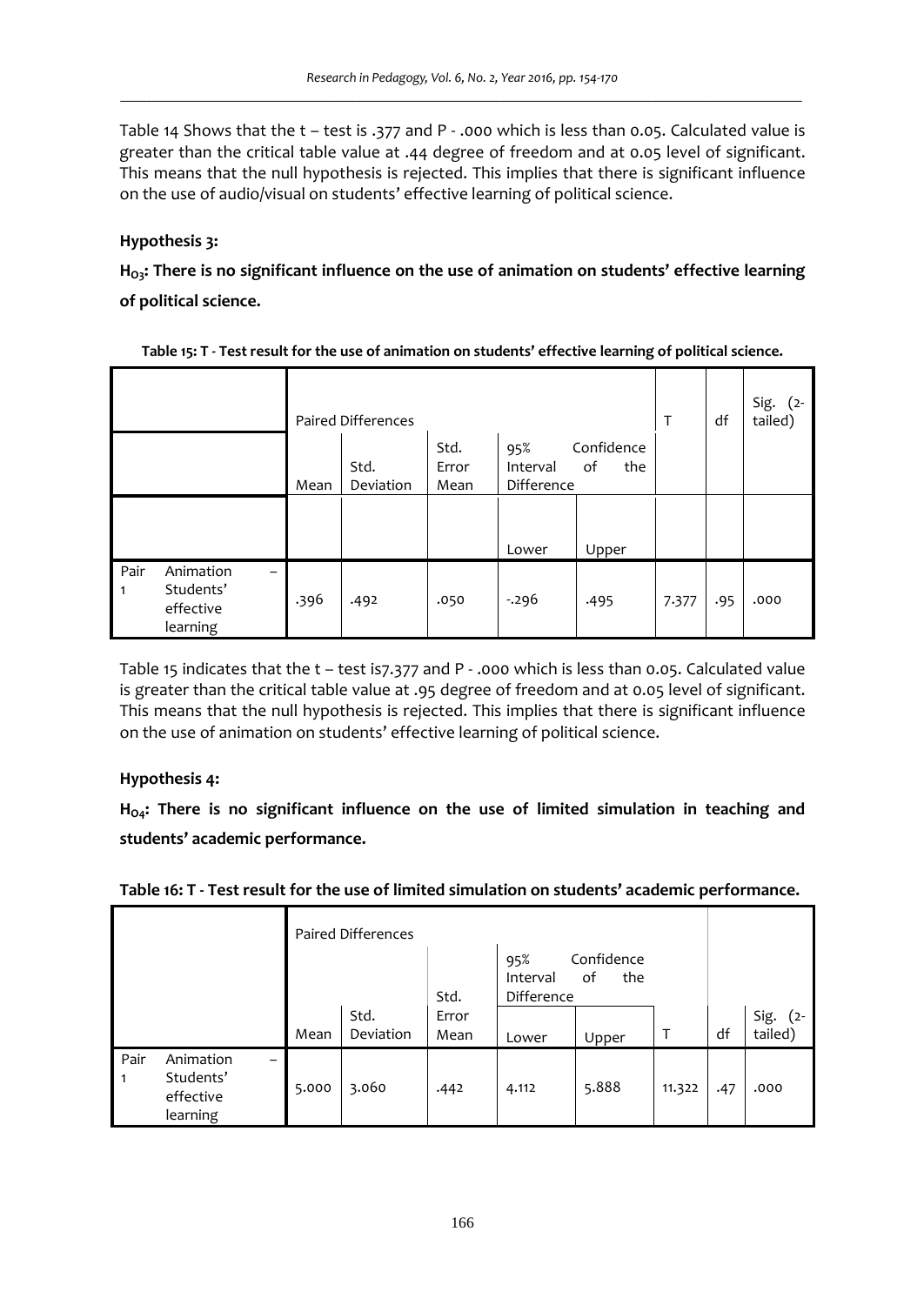Table 16 indicates that the t – test is11.322 and P ‐ .000 which is less than 0.05. Calculated value is greater than the critical table value at .47 degree of freedom and at 0.05 level of significant. This means that the null hypothesis is rejected. This implies that there is significant influence on the use of limited simulation on students' academic performance in political science.

## **Discussion of Findings**

The discussion of findings is based on the research questions earlier formulated for this study.

## **Research Question 1**

How available are the Instructional Multimedia for teaching and learning of Political Science? The data from the study revealed Cds, projector, computer and sound system are available Instructional Multimedia in their respective faculties with 62(66.2%), 76(81.7%) and 69(74.2%) of the respondents affirming it respectively. This implies that the majority of the students indicated that there are Cds, projectors, computer and sound system in their department for use by the lecturers for teaching.

This is reaffirmed by the earlier studies of Onotai, Tabansi, Asuquo, (2012) that concluded that lecturers in most Higher Institutions use projectors, computer and sound system for most of their teachings on campus and these tend to enhance students' learning performance.

### **Research Question 2**

## **The pattern and frequency of use of multimedia for teaching and learning by lecturers in the**

### **political science?**

The study above revealed that the majority of the respondents do not know the exact number of computer sets available in the department. It was also revealed that between one to five sound systems are available in their department. And the use of computer for teaching in the department is "not very often", same with projector as indicated by the majority of the respondents.

The study of Onotai, Tabansi, Asuquo, (2012) on Medical student's perception of traditional method and multimedia use for lecture delivery at the University of Port Harcourt, Nigeria reaffirmed the study above which concluded that the traditional method (dictating of lecture notes) was the dominant method of lecture delivery in the clinical medical students lecture series of the College of Health Sciences of University of Port Harcourt but other methods such as use of sound system, and projectors are also used in the higher institutions to enhance learning.

### **Research Question 3**

### **How adequate are the multimedia facilities for teaching and learning of political science?**

On the determining the adequacy of Instructional Multimedia facilities for teaching and learning of Political Science, the study above revealed that computer sets, sound systems, and use of simulation and projectors are not adequate in the department. This implies that small number of instructional multimedia facilities in the department has little or no effect on students' participation in class activities and their academic performances as indicated by the majority of the respondents above.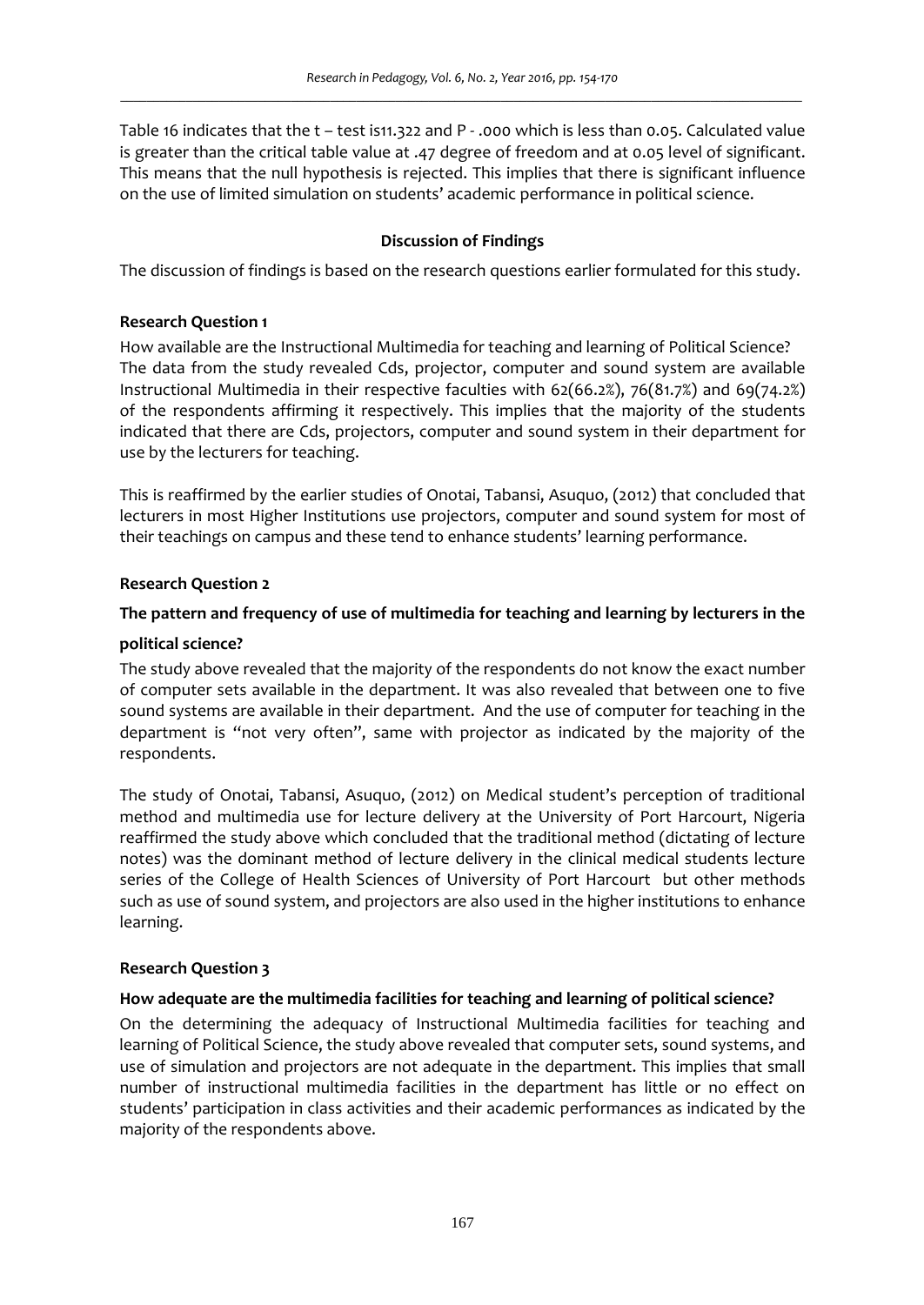A study by Danebeth (2013) on the effect of multi-media instruction on student learning reaffirmed short of instructional facilities affects the learning process of the students but however confirmed that there is a significant effect on the academic performance of the experimental group in which the multi-media instruction had been employed. Thereby, students who had multi-media instruction executed better learning than students who were taught in the traditional teaching method.

## **Research Question 4**

## **What factors limit the use of multimedia by lecturers in political science?**

There are some factors that limit the use of multimedia by lecturer in political science as indicated in the study above. The factors that limit the use of multimedia by lecturers in political science include none supportive, inadequate knowledge on the use of multimedia in teaching and learning of political science and lack of understanding on the benefits of multimedia facilities limit the use of multimedia in teaching and learning of political science.

The above result is reaffirmed by the study carried out by Nasaruddin and Ismayatim (2013) on Factors Affecting the usage of Multimedia Teaching Tools by university lecturers and however, concluded that factors that affect the usage of multimedia tools in schools are many which include the design and technical functionality of the software itself, High cost of technology, Lack of supportive infrastructures, and wrong choice of software or software inadequacy.

## **Conclusion**

There is little doubt that the changing role of education is currently being reinforced with the integration of multimedia technologies. This has led to a new paradigm in education and the evolution of new concepts in content development and a number of innovative methods in which information can be communicated to the learners. This new learning environment will undoubtedly influence the way teachers teach and students learn.

This research has presented and discussed the use of multimedia in a learning environment to equip students with high-order thinking and problem-solving skills and to enable them to experience an ICT-oriented learning situation. From the results, we are able to conclude that by integrating multimedia into the teaching and learning process, the conventional traditional method is reinforced and strengthened and a multimedia‐oriented method can be instituted. The multimedia project in this course enabled the students to exercise their creative and critical thinking skills in solving their design and development problems, work collaboratively to gain team-based experience, and to face the real-life situation of problem-solving. This is a student‐centered learning approach which allows them to construct their own knowledge and understanding, and determine their own learning goals. The role of the teacher, on the other hand, changes from the "sage on the stage" to a "guide on the side," assisting the students in the construction of their knowledge.

As such, the use of multimedia technology and project are an innovative and effective teaching and learning strategy because they motivate the students in their learning process and help them to acquire good problem-solving skills. As evidenced by this project, students became very active participants in their learning process instead being passive learners, and were able to use various digital media elements to accomplish their project.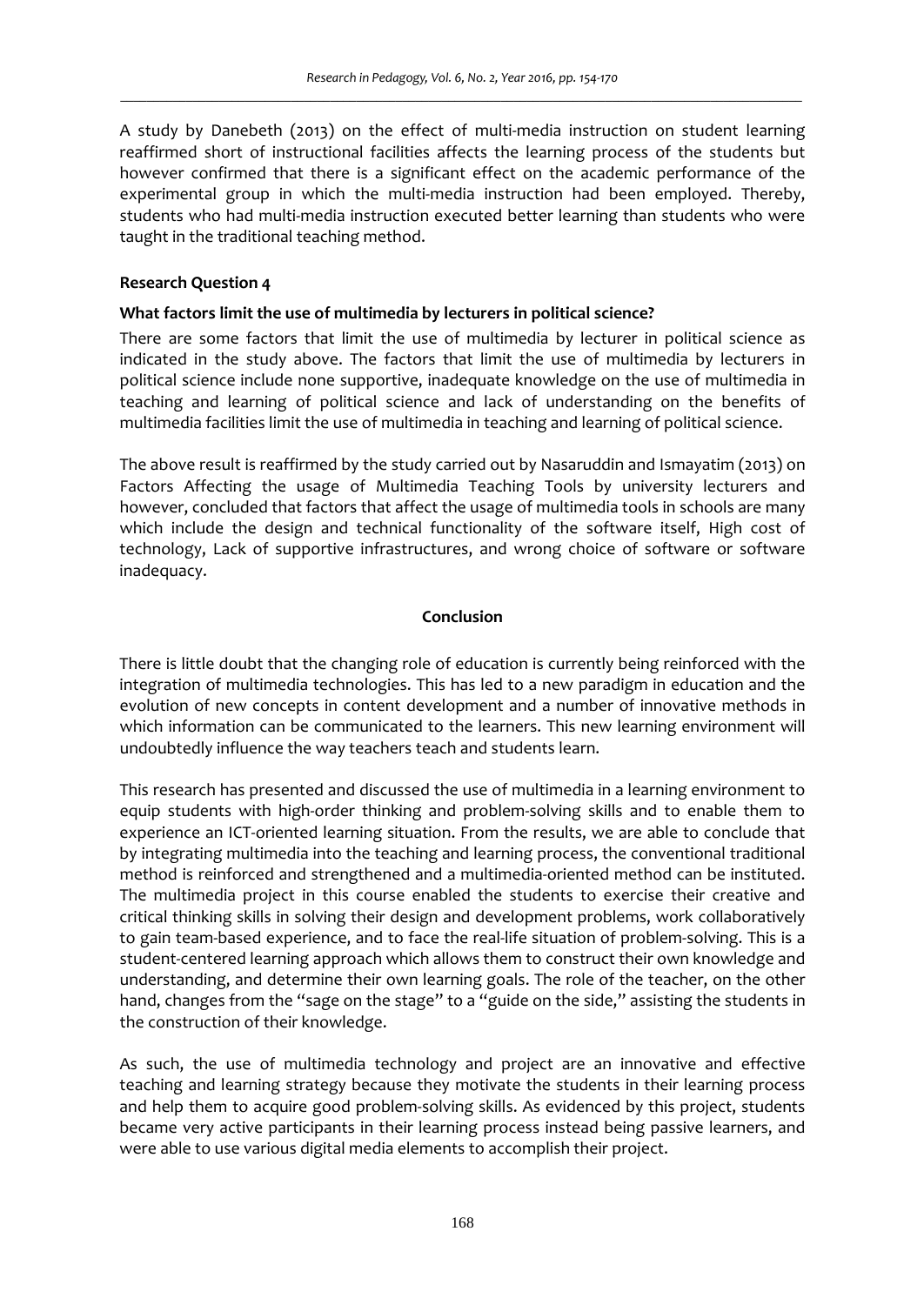#### **Recommendations**

In view of the above findings, the researchers would like to recommend as follows that:

i. The Nigerian (Federal) government should see Information and Communication Technology (ICT) integration effort at the university as an embracing project to development in education and should support by allocating and releasing adequate funds to invest in massive Internet connectivity, as well as purchase and installation of ICT infrastructures. Also, the university must aim to ensure accessibility, availability and reliability of ICT facilities such that every lecture room and staff offices have computers linked to Internet and have equipment appropriate for accessing a range of electronic resources.

ii. If the Federal Government is not forthcoming, the university management can solicit for both internal and external funds and support from willing individuals, philanthropists and international organizations. They can also embark on networking and partnership programs for funds, technical support etc but should ensure that funds or support realized are geared toward sustainability of ICT integration and application efforts.

iii. The Federal Government can also help by subsiding or reducing the tariffs on importation of ICT facilities so that lecturers and others can afford the purchase of these ICT facilities and accessories since the price will be lower.

iv. It is also recommended that the University lecturers be exposed to a series of training and development skills in the use of these high technology facilities. Integrating the use of technology into curriculum in a purposeful and meaningful way is one of the many problems facing lecturers today. ICT training should be given to lecturers and other members of staff in the university on integration of technology in instruction.

v. Adequate, competent and experienced ICT technical staff must be made available should problems arise.

### **References**

- Danebeth, T.G (2013). The effect of multi‐media instruction on student learning. *Journal of Education and Practice*, Vol.4, No.5.
- Doolittle (2001). What drives successful technology planning? *Journal of Information Technology for Instructor Education*, 5(1/2), 46.
- Hede & Hede. (2002). *Media, communication and national development*. Uppsala: Scandinavian Institute of African Studies. pp. 218 – 223.
- Jonassen, (2000). *Academic library as a learning environment: how do students perceive it?* A

paper presented at the European Conference on Educational Research. University of

Hamburg pp.  $17 - 20$ .

- Lindstrom, R. (2004). *The Business Week Guide to Multimedia Presentations: Create Dynamic Presentations That Inspire*. New York: McGraw‐Hill.
- Maddux, Johnson & Wills (2005). Towards developing a profile of ICT use among IPBA lecturers. *Jurnal IPBA, Jilid*3: Bil 3. Available online at http://apps.emoe.gov.my/ipba/rdipba/cd1/article92.pdf. Accessed on 7th March, 2009.
- Nasaruddin F.H , & Ismayatim W.F (2013). *Factors Affecting the usage of Multimedia Teaching Tools by University Lecturers*. 4th International Conference on Computer Science and Information Technology (ICCSIT'2013) Oct. 6‐7, 2013 Dubai (UAE).